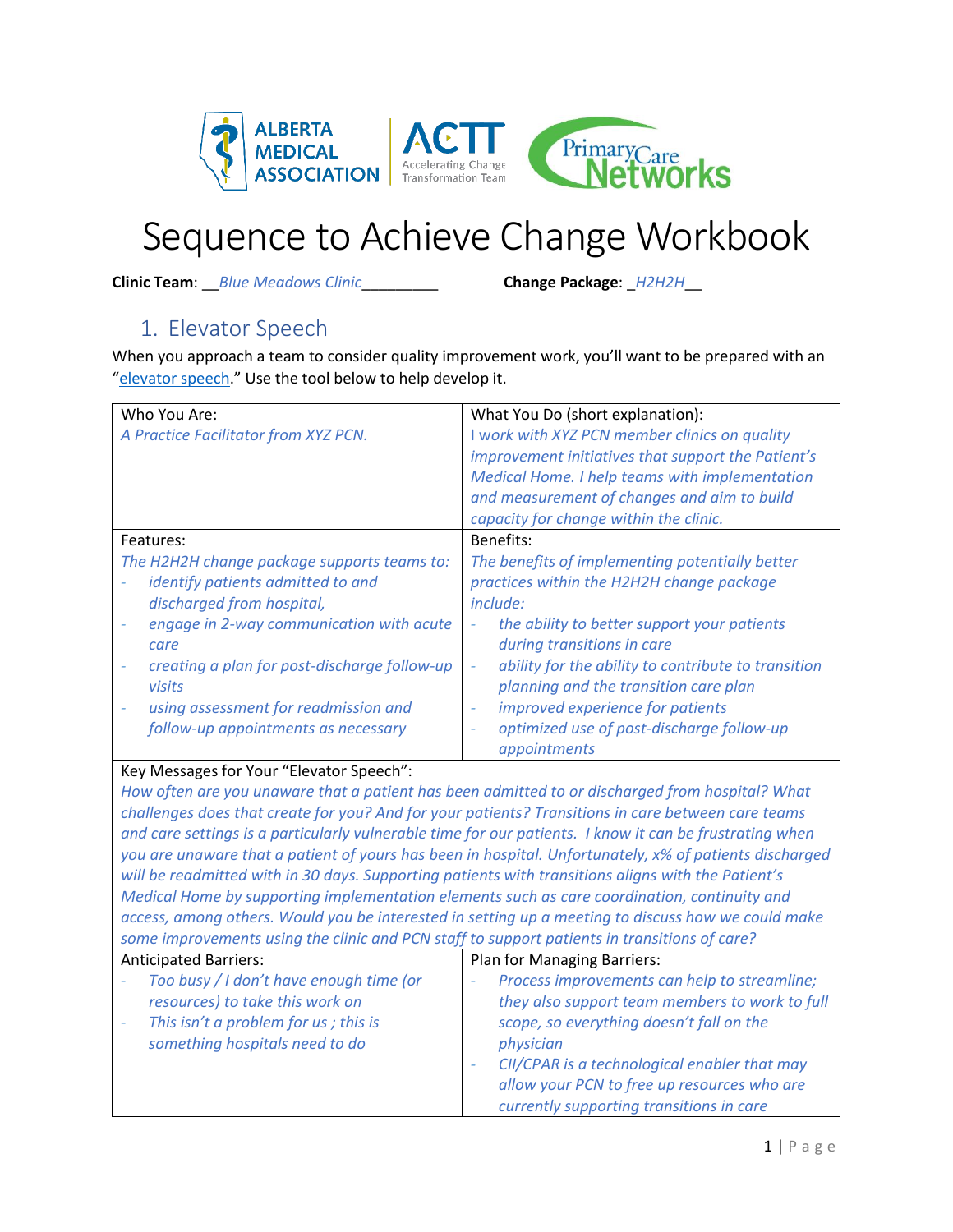| Better transitions require 2-way communication<br>between acute and primary care. Engaging with<br>acute care for admitted patients will enable<br>more effective management of those patients |
|------------------------------------------------------------------------------------------------------------------------------------------------------------------------------------------------|
| at discharge                                                                                                                                                                                   |

### 2. Form an Improvement Team

Next, assemble a team that represents all areas and roles of the clinic; consider including a patient on your team. Indicate below who is on your improvement team. It is recommended that you include someone with training in quality improvement facilitation (likely this will be you!) and someone with decision making authority (a physician champion or office manager).

| <b>Team Member Name</b> | Role in Clinic                       |
|-------------------------|--------------------------------------|
| Dr. Green               | Physician champion                   |
| <b>Hailey</b>           | MOA/Receptionist                     |
| Elaine                  | <b>Office Manager</b>                |
| <b>Jeff</b>             | <b>PCN Nurse</b>                     |
| Charlotte               | <b>Practice Facilitator</b>          |
| Sally                   | <b>Patient with Lived Experience</b> |

### 3. Clarify the Problem/Opportunity

Articulate the problem you want to solve. Use evidence and data to strengthen your rationale (consider reviewing the physician's [HQCA Primary Health Care Panel Report](https://hqca.ca/health-care-provider-resources/panel-reports) with them and the team). Discuss with your improvement team what aspects most need improvement. You may also want to use some QI tools like the **Fishbone Diagram, 5 Whys, or Pareto Chart.** 

Data that may support my change package:

- *- Consider a story of a patient from the clinic or from another clinic that you should share*
- *- Dr. Green's HQCA panel report "30-day hospital readmission" rate*
- *- CII/CPAR : e-notifications, conflict reports, confirmed panel reports*

When writing your problem or opportunity statement, consider the following questions:

| Question             | Answer                                                                             |
|----------------------|------------------------------------------------------------------------------------|
| What is the problem? | There is no process for supporting patients in transition to or from<br>hospitals. |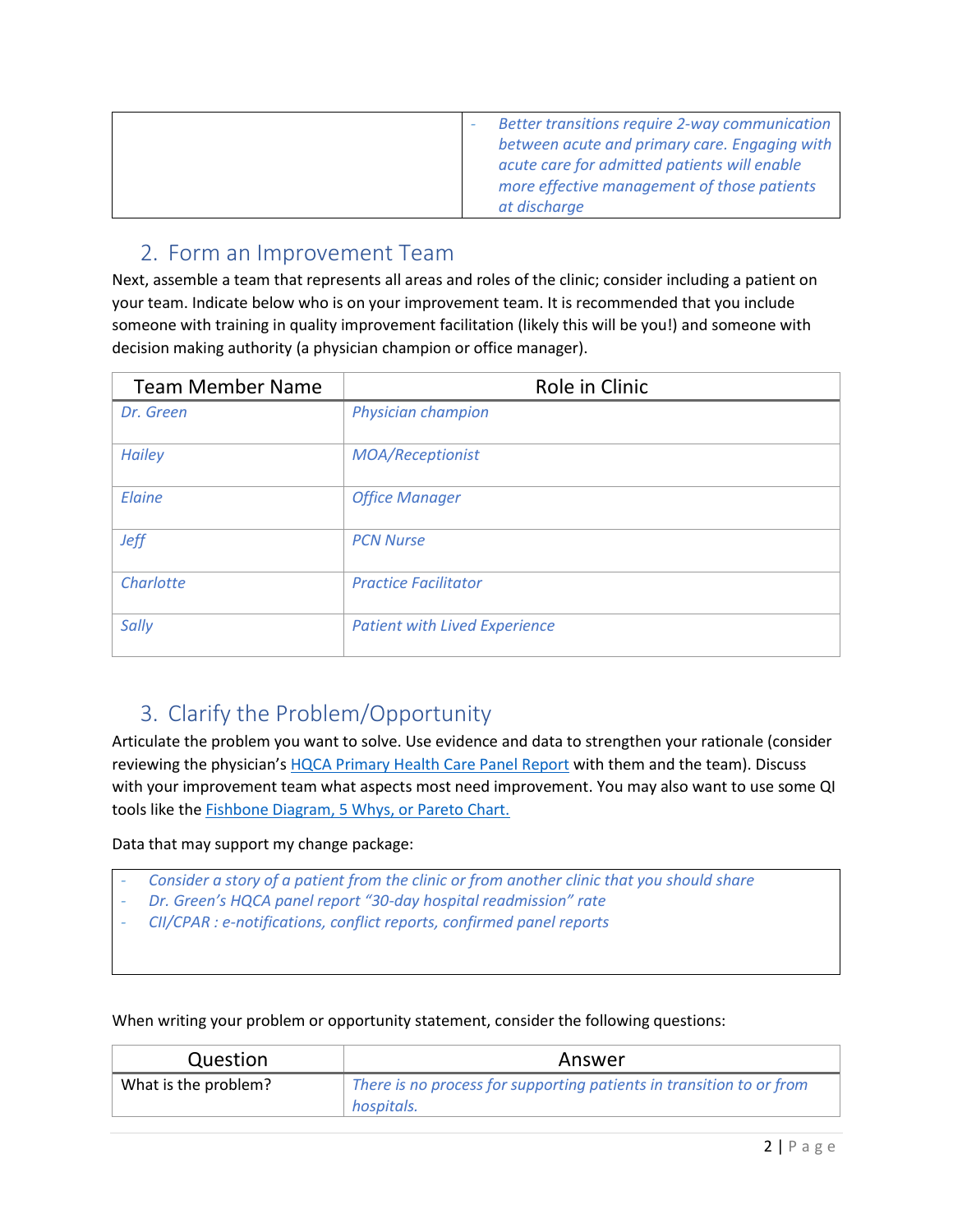| Who does the problem affect? | MOA/receptionist, nurse, physician, patient                                                                                                                                                                                                                                                                                                       |
|------------------------------|---------------------------------------------------------------------------------------------------------------------------------------------------------------------------------------------------------------------------------------------------------------------------------------------------------------------------------------------------|
| When is it a problem?        | When patients transition between care teams/settings.                                                                                                                                                                                                                                                                                             |
| Why should we care?          | You may be frustrated with not knowing what happened to a patient<br>in hospital, and an inability to influence what happens at the hospital<br>and after discharge. If the patient has a poor transition in care or is<br>unable to see their primary care physician post-discharge, managing<br>the patient's conditions may be more difficult. |
| How does it affect patients? | When discharged, patients often need additional follow-up tests and<br>supports. Follow-up in primary care can ensure patients have the<br>supports they need and that patients understand any expectations.<br>Patient's don't want to end up back in hospital. Follow-up in primary<br>care post-discharge can help to prevent readmission.     |

*Problem Statement: At Blue Meadows Clinic we are frustrated because we know that admission to and discharge from hospital is a vulnerable time for their patients and we don't have a process to support these patients the best we can. Without this process patients are a greater risk of readmission.*

### 4. Map Processes

[Visually depict](https://actt.albertadoctors.org/file/Process-Mapping.pdf#search=process%20map) the sequence/steps of events in the process that you are trying to improve. Start by naming your process so that all team members are focusing on the same thing. Next, determine the start and ends points in the process. Use your team to brainstorm all of the steps that happen in between. Finally, arrange your steps in order.

Once you have your current state mapped, review it as a team. Consider the following questions:

| Question                           | Answer                                                                                                                                                                       |
|------------------------------------|------------------------------------------------------------------------------------------------------------------------------------------------------------------------------|
| Where are the bottlenecks?         | -poor access may make it difficult to book post-discharge<br>appointments<br>-process needed to review transition plans                                                      |
| Where is work being<br>duplicated? | -process needed to ensure tests, assessments aren't duplicated in<br>acute care and primary care<br>-some low-risk patients may be booked for post-discharge<br>appointments |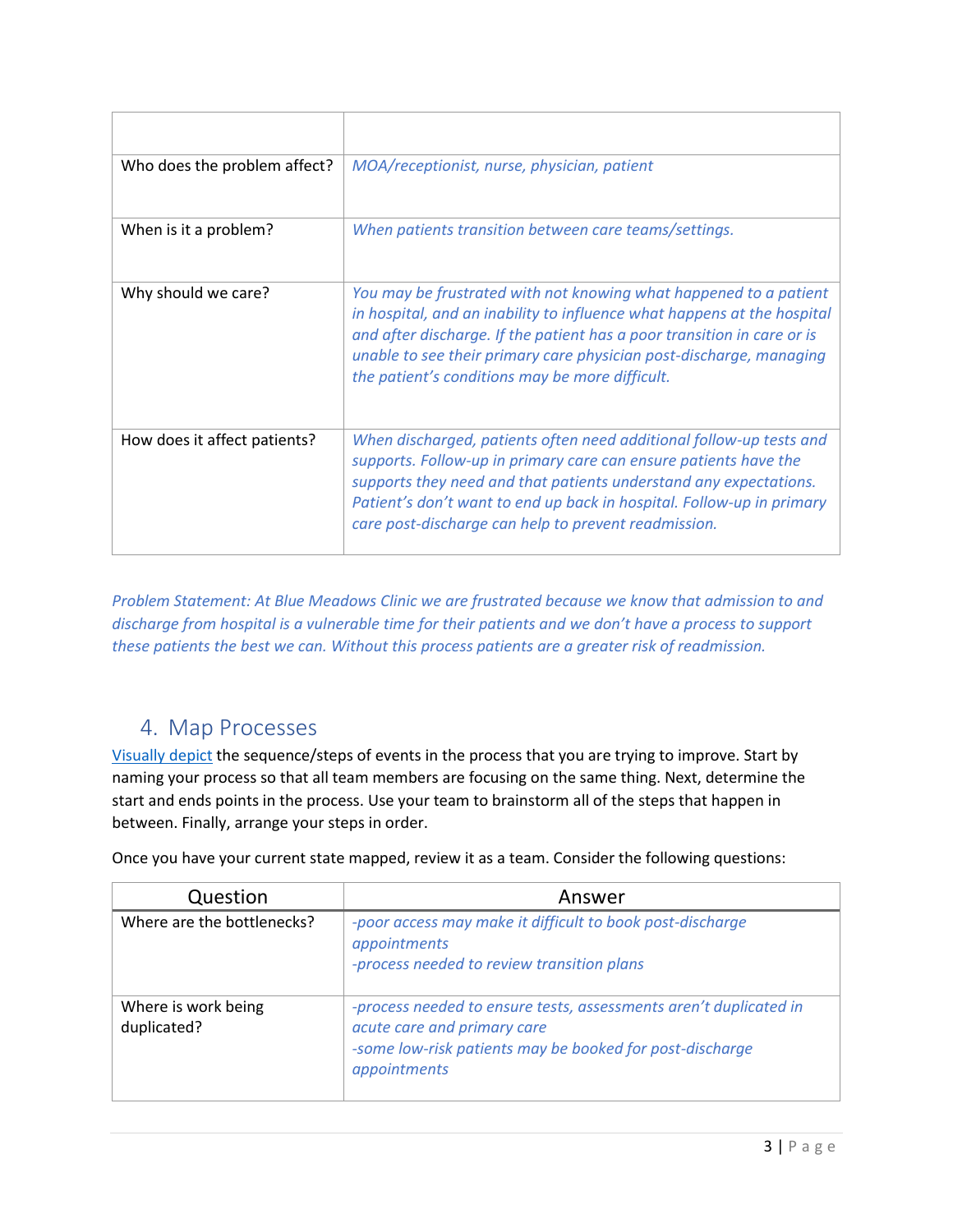| Are their inconsistencies?   | -Some patients are asked for to have a follow-up appointment while<br>others are not. No one is sure what the criteria is, if any.                                                                                                                         |
|------------------------------|------------------------------------------------------------------------------------------------------------------------------------------------------------------------------------------------------------------------------------------------------------|
| What can be standardized?    | -Roles and responsibilities around transitions in care including:<br>Communication back to the hospital when an admit<br>notification is received<br>Review of discharge summaries.<br>$\circ$<br>-Process could be developed for when physicians are away |
| Does each step add value? If | -ensure work in primary care is not duplicating what has been done                                                                                                                                                                                         |
| not, can it be eliminated?   | in acute                                                                                                                                                                                                                                                   |

Use th[e Process Mapping Guide](https://actt.albertadoctors.org/file/Process-Mapping.pdf#search=process%20map) in your Practice Facilitator Core Training as support.

### 5. Use the Model for Improvement

When making a change, the Institute for Healthcare's [Improvement Model for Improvement](https://actt.albertadoctors.org/file/model-for-improvement-worksheet.pdf#search=model%20for%20improvement) asks three questions:

- 1. What are you trying to accomplish? *This is your aim statement.*
- 2. How will you know that a change is an improvement? *These are your measures.*
- 3. What change can be made that will result in an improvement? *These are your PBPs.*

These three questions are followed by small tests of change called Plan-Do-Study-Act (PDSA) cycles.

#### Set an Aim Statement

| Question                              | Answer                                                                                                                             |
|---------------------------------------|------------------------------------------------------------------------------------------------------------------------------------|
| What are we trying to<br>improve?     | To know which patients require follow-up appointment after hospital<br>discharge and to offer the appointment in a timely fashion. |
| By how much? (Try a stretch<br>goal!) | 80% of high-risk patients will have a follow-up appointment within 7<br>days of hospital discharge                                 |
| By when?                              | August 2021                                                                                                                        |
| Aim Statement:                        | We aim to offer at least 80% of our high-risk patients a follow-up<br>appointment within 7 days post-discharge, by August 2021.    |

#### Identify Measures

[Measurement](https://actt.albertadoctors.org/file/Measurement-Plan%20Worksheet.docx) is a key component of good quality improvement. Measurement allows you to track the changes that are occurring and assess their impact. There are three types of measures that can be collected:

- A **process measure** measures of whether an activity has been accomplished. Often used to determine if a PDSA cycle was carried out as planned.
- An **outcome measure** measures the performance of the system under study. Often relates directly to the aim of the project and offers evidence that changes are actually having an impact.
- A **balancing measure** determines the impact of a change on separate parts of the system.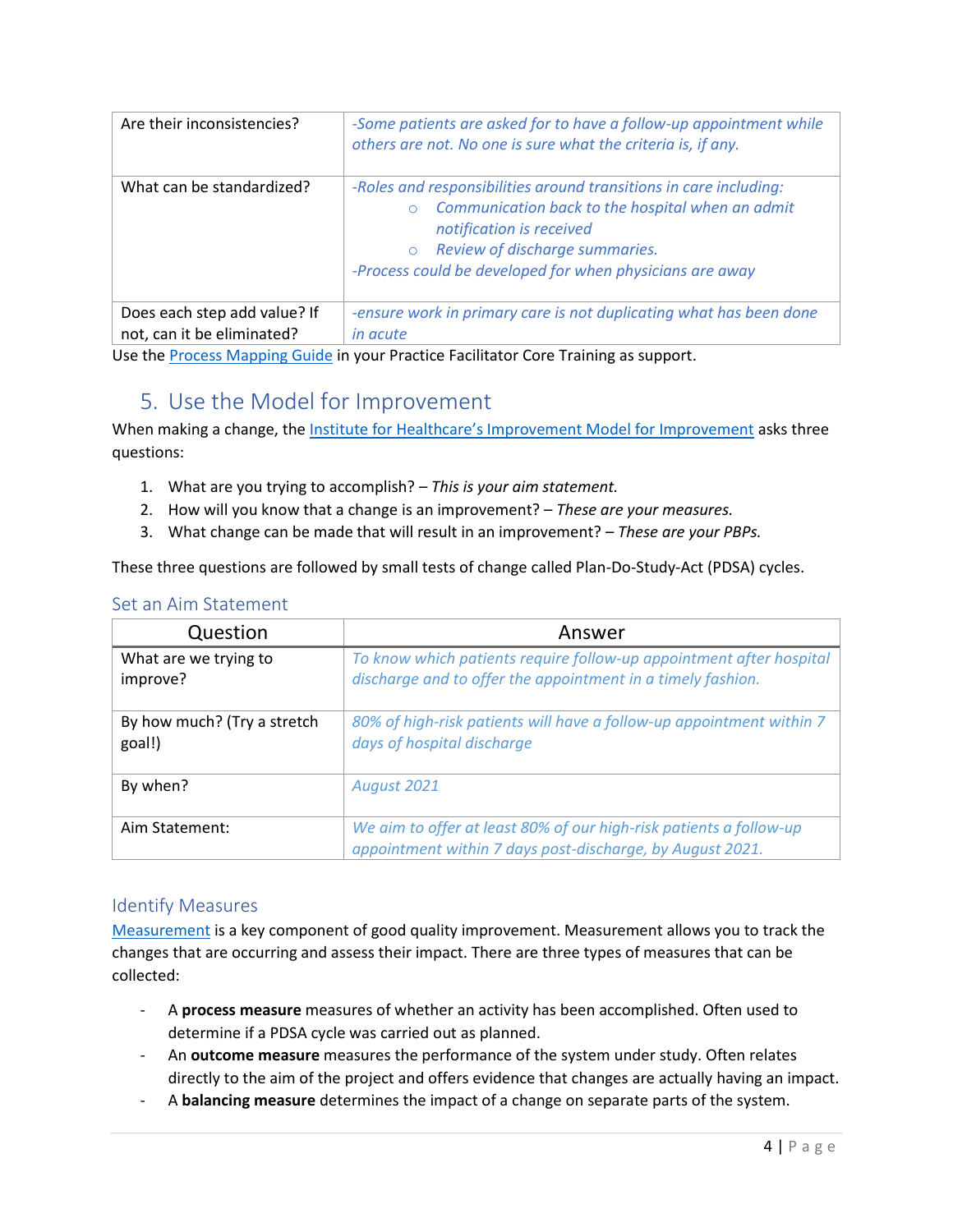| QI Measure                                                                                      | <b>Method of Collection</b>                                                    | Frequency       |
|-------------------------------------------------------------------------------------------------|--------------------------------------------------------------------------------|-----------------|
| # of patients discharged from<br>hospital (process)                                             | <b>EMR</b> report                                                              | Weekly          |
| % of patients with risk<br>assessment completed (process)                                       | <b>EMR</b> report                                                              | Weekly          |
| % of high-risk patients with<br>follow-up appointment within 7<br>days post discharge (outcome) | <b>EMR</b> report                                                              | Weekly          |
| #/% of patients readmitted to<br>hospital with 30 days of<br>discharge (outcome)                | <b>HQCA</b> report                                                             | <b>Annually</b> |
| <b>TNA</b> (balancing)                                                                          | <b>Manual count from EMR schedule</b><br>done by Hailey on Tuesday<br>mornings | Weekly          |

*EMR access varies by clinic and PCN so have a discussion with the team about which person or role is responsible for running the EMR report and what frequency makes the most sense for your circumstances.*

*When you are actively working on a process change, measure it often. As they become established, move to less frequent monitoring.*

#### Select Changes or Potentially Better Practices (PBPs) to Test

Use your change package table to select PBPs. Based on what you know about the impact they'd have and the effort they'd take, slot them into the PICK Chart below. Indicate which ones the team will try first: Impact/Effort Grid or PICK (Possible, Implement, Challenge, Kill) Chart

*Note: this is just a sample PICK chart. Some PBPs that may be very difficult for one team to implement may be easy for another team to implement because of the other processes they have already put in place. The critical activity is having a team discussion about the PBPs & how they apply to your team to determine which ones would be the most beneficial to try implementing.*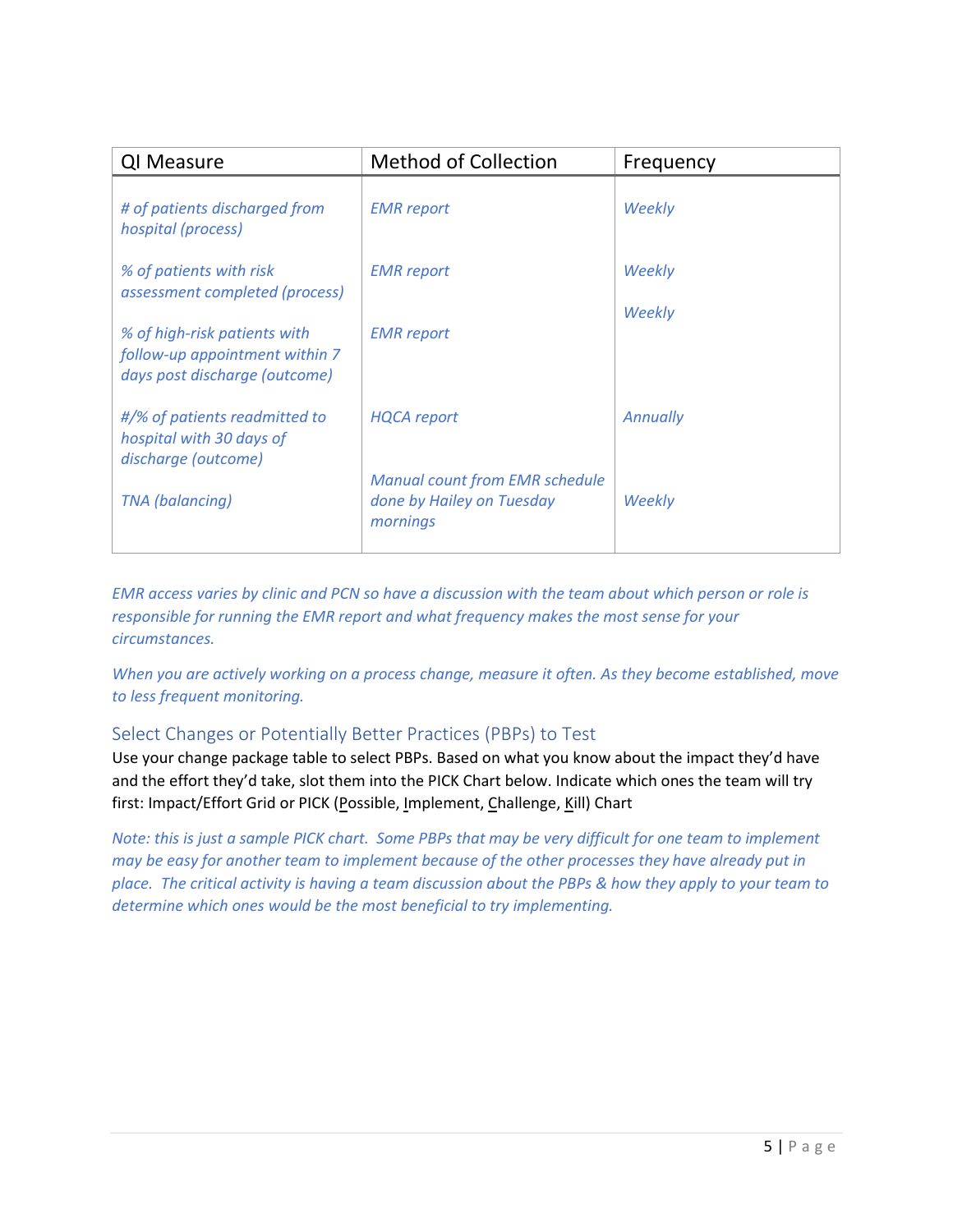| High<br>Impact | When appropriate, invite patients to<br>bring a caregiver or family member to<br>a follow-up appointment              |        | - Develop a process to offer and<br>manage follow-up appointments, if<br>necessary                     |      |
|----------------|-----------------------------------------------------------------------------------------------------------------------|--------|--------------------------------------------------------------------------------------------------------|------|
|                | Ensure risk of re-admission has been<br>completed for each discharged patient,<br>and if not, complete the assessment |        | - Implement strategies to provide<br>access for patients post discharge                                |      |
|                | Develop a process to offer and<br>manage follow-up appointments,<br>if necessary appointment                          |        | Develop a process to identify patients<br>discharged from the hospital<br>C                            |      |
|                | Partner with your PCN when you<br>are accepting new patients to<br>your panel appointment                             | P      | К<br>Develop a process to confirm                                                                      |      |
|                | Standardize processes to<br>document discharge from hospital                                                          |        | receipt of admit notification                                                                          |      |
|                | Standardize entry of patient risk<br>for hospital readmission in EMR                                                  |        | Establish effective processes to<br>facilitate transitions of care,<br>including from primary care to: |      |
| Low            |                                                                                                                       | Effort |                                                                                                        | High |

#### Test Changes

After a change idea is selected, use **PDSA cycles** to test changes in a real-world setting. Consider starting with just one patient and one provider. Document each PDSA Cycle. Use the PDSA template in the QI [Guide](https://actt.albertadoctors.org/file/quality-improvement-guide.pdf#search=qi%20guide) as support.

### 6. Sustain the Gains

Congratulations on making an improvement! However, now you've got to hold the gains. Some strategies to consider for maintaining improvements are:

- Standardization
- Accountability
- A visual management system
- Daily communication

Use th[e Five Strategies for Sustaining the Gains](https://actt.albertadoctors.org/file/Five-strategies-sustaining-gain.pdf#search=sustain%20the%20gain) handout to learn more.

Additionally, measurement does not stop once you have improved your outcomes. Continue to periodically measure your results to ensure that improvements are sustained over time. Consider creating a quality improvement board and displaying results for both clinical staff and patients to see.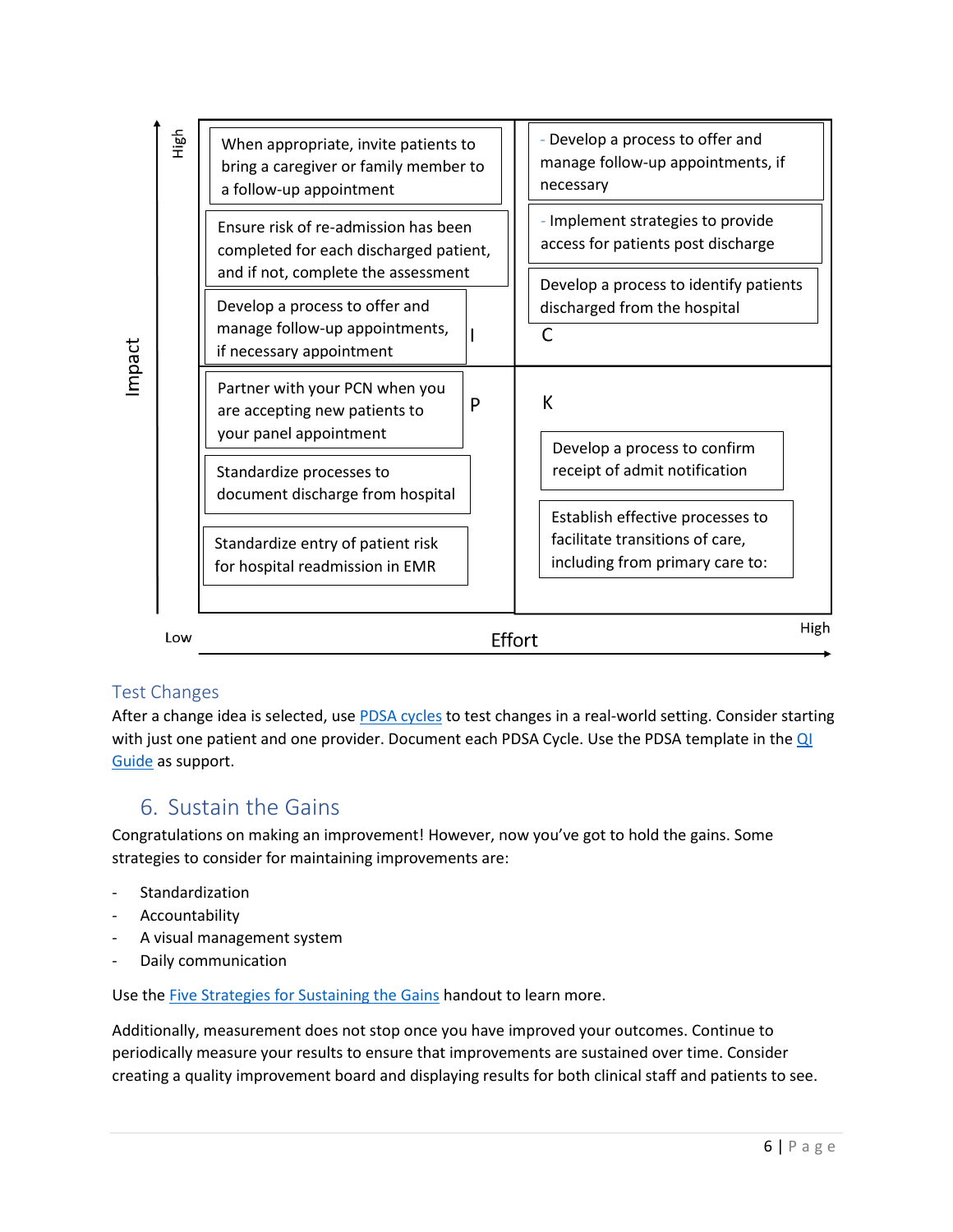### 7. Spread the Successful Changes

After successful implementation with the initial site, the improvement team can work to spread learning and changes to other parts of the clinic or to other clinics within the Primary Care Network. While actual spread occurs at the end of a successful improvement initiative, improvement teams should develop strategies for spreading improvements from the beginning of the project.

Thinking of the work you're currently doing with your team, how can it be spread (to other patient populations/to other physicians or clinics)?:

- *To another physician in the clinic*

Be aware of the [Seven Spreadly Sins.](http://www.ihi.org/resources/Pages/Tools/IHISevenSpreadlySins.aspx) Reference the Seven Spreadly Sins handout to learn more.

### 8. Celebrate!

Plan to celebrate at milestones along the improvement journey, as well as when you achieve your aim. Recognize and highlight the efforts and accomplishments of the team.

Brainstorm ways in which you might celebrate with a team:

Team lunch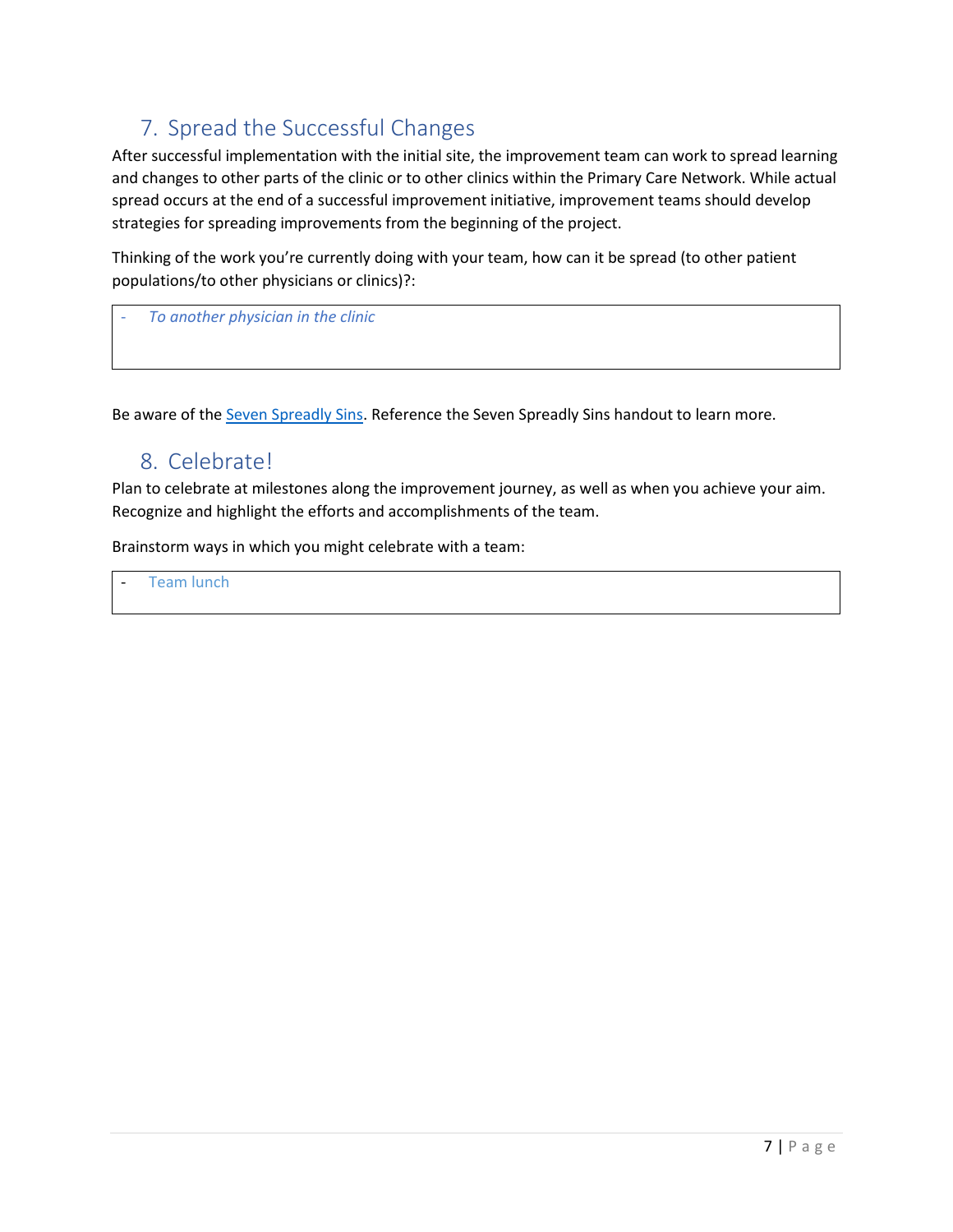## **H2H2H Glossary & Acronym List**

**8P Screening Tool:** This tool identifies your patient's risk for adverse events after discharge. The 8Ps include:

- o Problems with medications
- o Psychological
- o Principal diagnosis
- o Physical limitations
- o Poor health literacy
- o Patient support
- o Prior hospitalization
- o Palliative care

**ACTT**: Accelerating Change Transformation Team

**BRASS:** The Blaylock Risk Assessment Screening Score index is an instrument used to identify patients requiring complex discharge planning.

**Care Plan:** Is a plan to keep everyone on the "same page" as to what matters to the patient (goals, values and preferences) It also helps keep track what has been planned or being worked on to improve the patient's health and wellbeing.

**Change Package:** A quality improvement framework that consists of high-impact changes that are expected to occur when the potentially better practices are implemented. Key tools and resources are often linked to support the potentially better practices and suggested measures will track progress made towards the high-impact changes.

**CII:** Community Information Integration is a system that transfers select patient information between community Electronic Medical Records (EMRs) and other members of the patient's care team through Alberta Netcare.

**Continuity:** Continuity of care is how a patient's experiences of care over time are coherent and linked. This includes relational, informational and management continuity. Relational continuity is the percentage of time a patient see's their own primary care physician vs. others. Relational continuity above 80% is the aim.

**CPAR:** Central Patient Attachment Registry is a provincial system that captures the confirmed relationship of a primary care provider and their paneled patients.

**CPSA:** College of Physicians and Surgeons of Alberta Medical Association

**EMR**: Electronic Medical Records; the computerized chart in the physician's office

**Find A Doctor:** A website designed to assist patients in finding family physicians.

**H2H2H:** Home to Hospital to Home